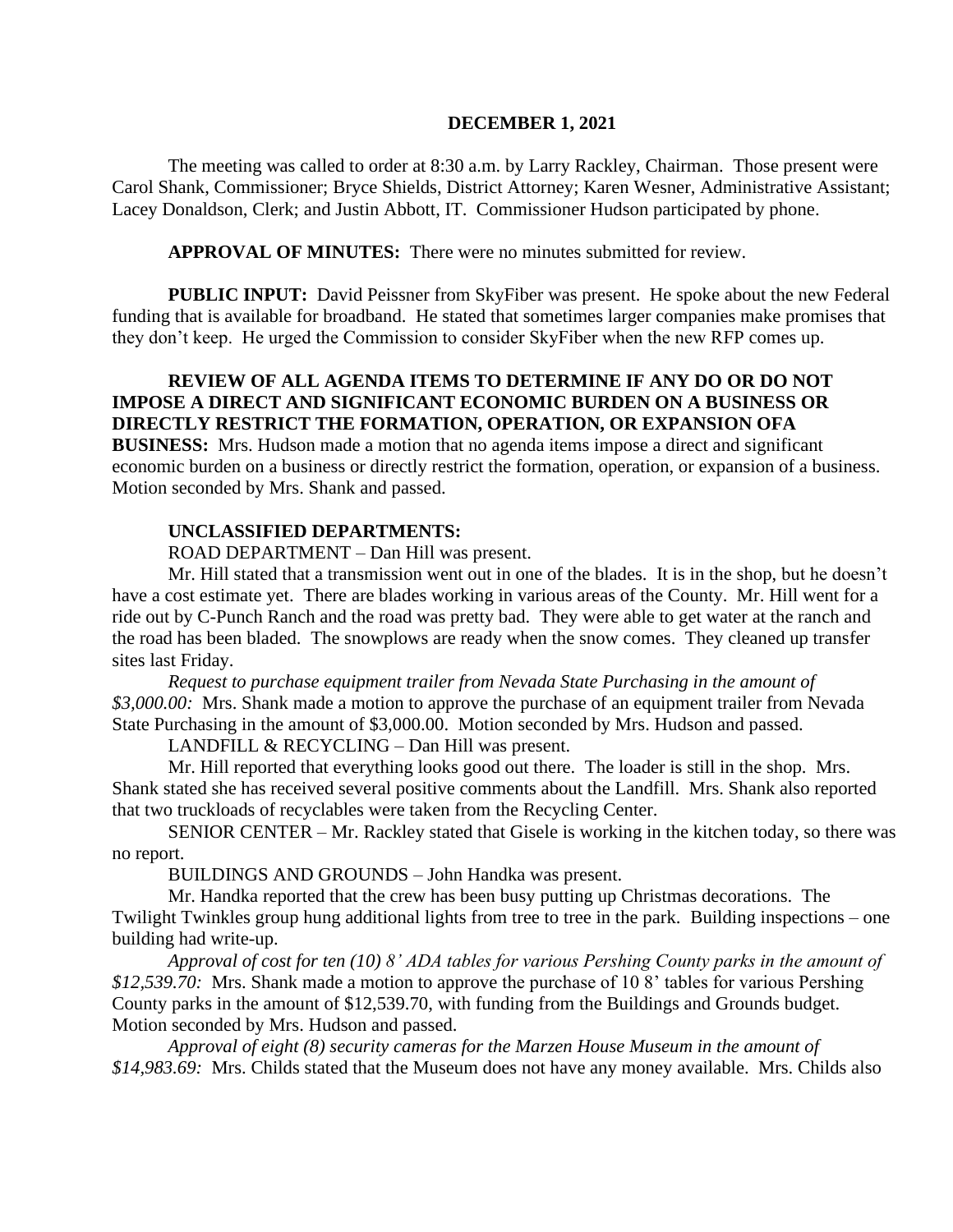stated that there is \$20,000 in the Building Fund allocated for cameras; however, she reminded the Board that the money in this fund has been depleted.

*Approval of cost for new replacement windows in the 11th Judicial District Courtroom in the amount of \$17,457.00:* Mr. Handka didn't know where the funding would come from. Mr. Rackley stated that this should be looked at when we do budgets for the next fiscal year. Mrs. Hudson agreed.

*Request from Pat Irwin to use McDougal Field for the 2022 Balloon Festival in February:* Mr. Irwin stated that this event has no fiscal impact. February 10-13 are the official dates, but they will have balloons available for the 14<sup>th</sup> if people want to make arrangements for Valentine's Day. 25 pilots have committed to coming this year.

Mrs. Shank made a motion to approve the request by Pat Irwin to use McDougal Field for the 2022 Balloon Festival in February. Motion seconded by Mrs. Hudson and passed.

LIBRARY – Mr. Rackley stated that they attempted to have a Library Board meeting yesterday, but did not have a quorum.

ECONOMIC DEVELOPMENT – Heidi Lusby-Angvick was present.

*WNDD (Western Nevada Development District)* – Mrs. Lusby-Angvick stated that she had emailed Mr. Rackley and Mrs. Shank about working on the County's SEDS (Social and Economical Development Strategies). The Norwegian Team with West Coast Salmon were supposed to be here on Tuesday, but with the new COVID travel restrictions, their meeting will be rescheduled.

*Brownfields grant project update and status:* The current grant project is moving along. Mrs. Lusby-Angvick reported that she applied for a Technical Assistance grant, which will be used for a marketing study for the Industrial Park.

*Request for approval to submit a new EPA Brownfield Grant in the amount of \$500,000.00 (partnered with Lovelock, Pershing, Winnemucca, Humboldt & WNDD):* Mrs. Lusby-Angvick stated that this grant will be submitted by Humboldt County.

Mrs. Shank made a motion to submit a new EPA Brownfield Grant in the amount of \$500,000.00, partnered with the City of Lovelock, the City of Winnemucca, Humboldt County and WNDD, with Humboldt County as the lead sponsor. Motion seconded by Mrs. Hudson and passed.

*Request for Letter of Support for Tom Adams, Seven Troughs Distilling for business expansion into Lovelock:* Mrs. Lusby-Angvick stated that she spoke with Mr. Adams last week and they keep in contact 2-3 times a month. He is currently working on a USDA loan guarantee. Mr. Shields stated that the lease agreement hasn't been signed. Mrs. Lusby-Angvick will follow up with Mr. Adams about the lease.

Mrs. Shank made a motion to write a letter of support for Tom Adams, Seven Troughs Distilling for business expansion in Lovelock. Motion seconded by Mrs. Hudson and passed.

FIRE / AMBULANCE REPORTS –

*REQUEST FOR APPROVAL TO RECEIVE AMBULANCE TRANSFER PAY FOR TRIPS TO DERBY FIELD AIRPORT FOR AIR AMBULANCE PICK-UP AND DROP-OFF:* Jesse Katsaris, 2nd Assistant Chief, was present.

Mr. Katsaris explained how ambulance transfers to and from Derby Field occur. If everything goes smoothly, the time it takes is the same as a Reno transfer. Only one attendant is needed. Mrs. Shank asked how many transfers to the Airport are happening. In November, they probably had 5 or 6.

Mrs. Shank made a motion to approve Transfer Pay for trips to Derby Field Airport for one Ambulance attendant for pick-up and drop-off. Motion seconded by Mrs. Hudson and passed.

Mrs. Childs asked about the effective date. Mr. Rackley stated it is effective today.

*APPROVAL TO APPLY FOR FY21 ASSISTANCE TO FIREFIGHTERS GRANT THROUGH FEMA FOR THE PURCHASE OF 50 SELF-CONTAINED BREATHING APPARATUS ENSEMBLES*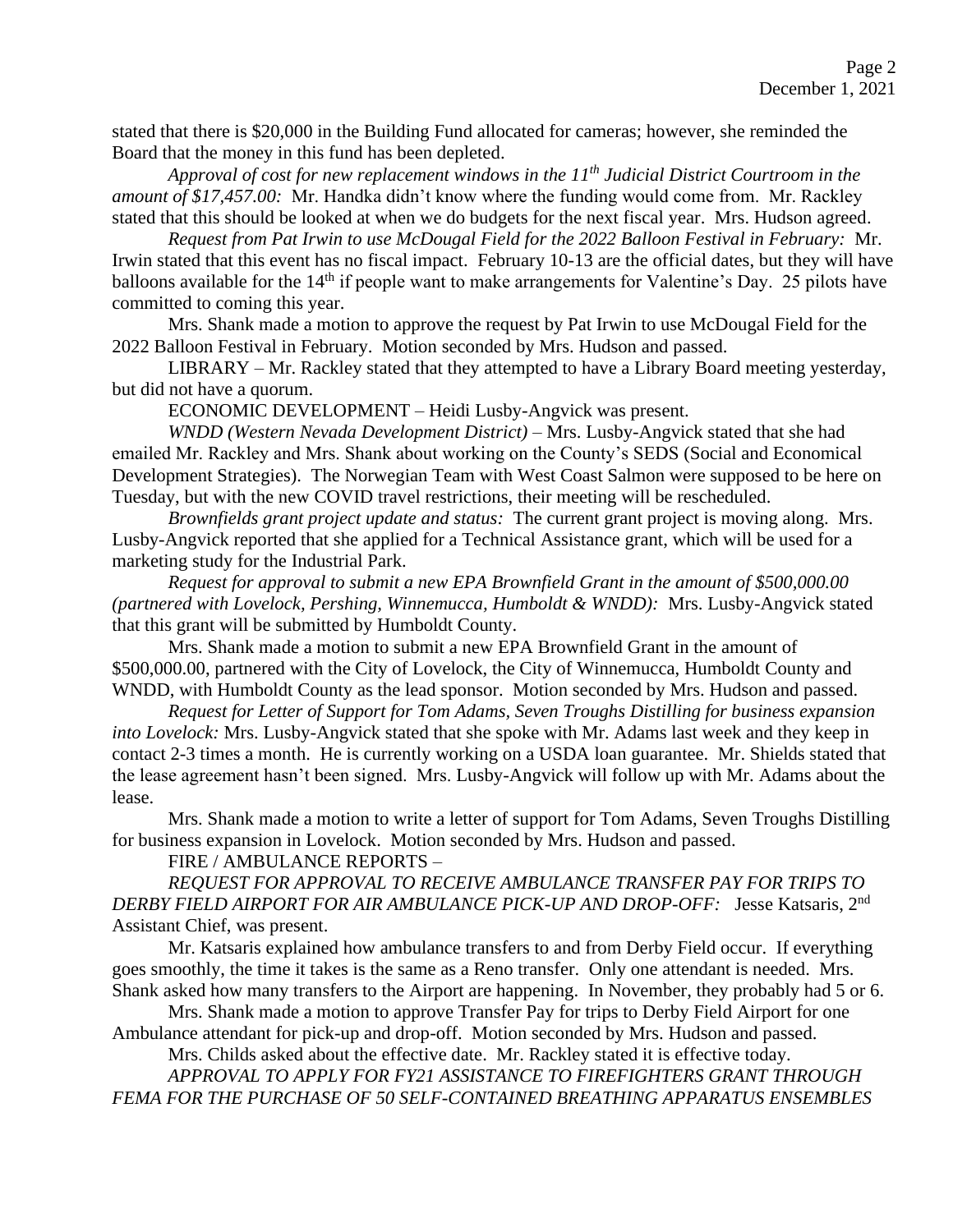*FOR LOVELOCK, IMLAY, GRASS VALLEY AND RYE PATCH VFD'S AT \$8,130.00 EACH FOR A TOTAL OF \$409,500.00 WITH A 5% MATCH NOT TO EXCEED \$19,450.00:* Mrs. Shank made a motion to approve submittal of the application for the FY21 Assistance to Firefighters Grant. Motion seconded by Mrs. Hudson and passed.

Mike Heidemann stated that these numbers were from an expired quote, however, he has recently received an update with an 8% increase. Mr. Shields asked that he resubmit the request with the correct numbers.

Mrs. Shank rescinded her motion. This will be put back on the next agenda.

Mr. Shields asked about the SAFER Grant. Mr. Heidemann stated that a Business Plan is needed. He thinks the grant will be due by the end of March. Mr. Shields would like an item on the next agenda to appoint a committee to develop the Business Plan.

*APPROVAL OF JOB DESCRIPTION FOR EMERGENCY MEDICAL SERVICES COORDINATOR POSITION:* Mr. Rackley stated that the inclusion of a minimum age requirement came from POOL/PACT. Mrs. Shank felt this was discrimination. Mr. Shields spoke about discrimination. He doesn't feel the age restriction is necessary; however, if the Board decides to leave it in, he is confident that a case could be made to alleviate any discrimination concerns.

Mrs. Hudson made a motion to approve the job description for the Emergency Medical Services Coordinator Position, leaving the age requirement of 21 as is. Motion seconded by Mrs. Shank and passed.

COOPERATIVE EXTENSION / 4-H – Mr. Rackley reported that Steve Foster will not be leaving at the end of the year.

IT DEPARTMENT – Justin Abbott was present.

Mr. Abbott stated that he is still working on the phone system. He will be deploying new phones in the Annex Building next and then the Sheriff's office. He thanked Mrs. Childs and her office for providing all the AT&T information. He will be holding training sessions on the new system tomorrow. He is also still working on getting everything switched over to NNIS and retiring the old firewalls.

PUBLIC DEFENDER – Mr. Cochran submitted a written report.

LEPC – *Request for approval for out of state travel for Nathan Carmichael to attend Active Shooter Training, funding source LEPC SERC, United We Stand Grant, in the amount of \$1,611.05 and approval of higher room rate in the amount of \$110.44:* Mrs. Shank made a motion to approve the out of state travel for Nathan Carmichael to attend Active Shooter Training, funded by the LEPC SERC and United We Stand grants in the amount of \$1,611.05, to include approval of the higher room rate as well. Motion seconded by Mrs. Hudson and passed.

### **ELECTED DEPARTMENTS:**

LACEY DONALDSON, CLERK-TREASURER – *Approval of corrections/changes to the Tax Roll:* Corrections to the following accounts or parcels were presented:

BS 005714, Tolsa West

MH 002249, Dynex Financial Inc

MH 002392, Manual Rodriquez

APN #007-441-14, Julie Knight

Mrs. Shank made a motion to approve the corrections to the tax roll as presented. Motion seconded by Mrs. Hudson and passed.

*Approval of increase to Rene Childs County Credit Card from \$1,000 to \$5,000 in order to assist other departments when purchasing items for grants, etc.:* Mrs. Shank made a motion to approve the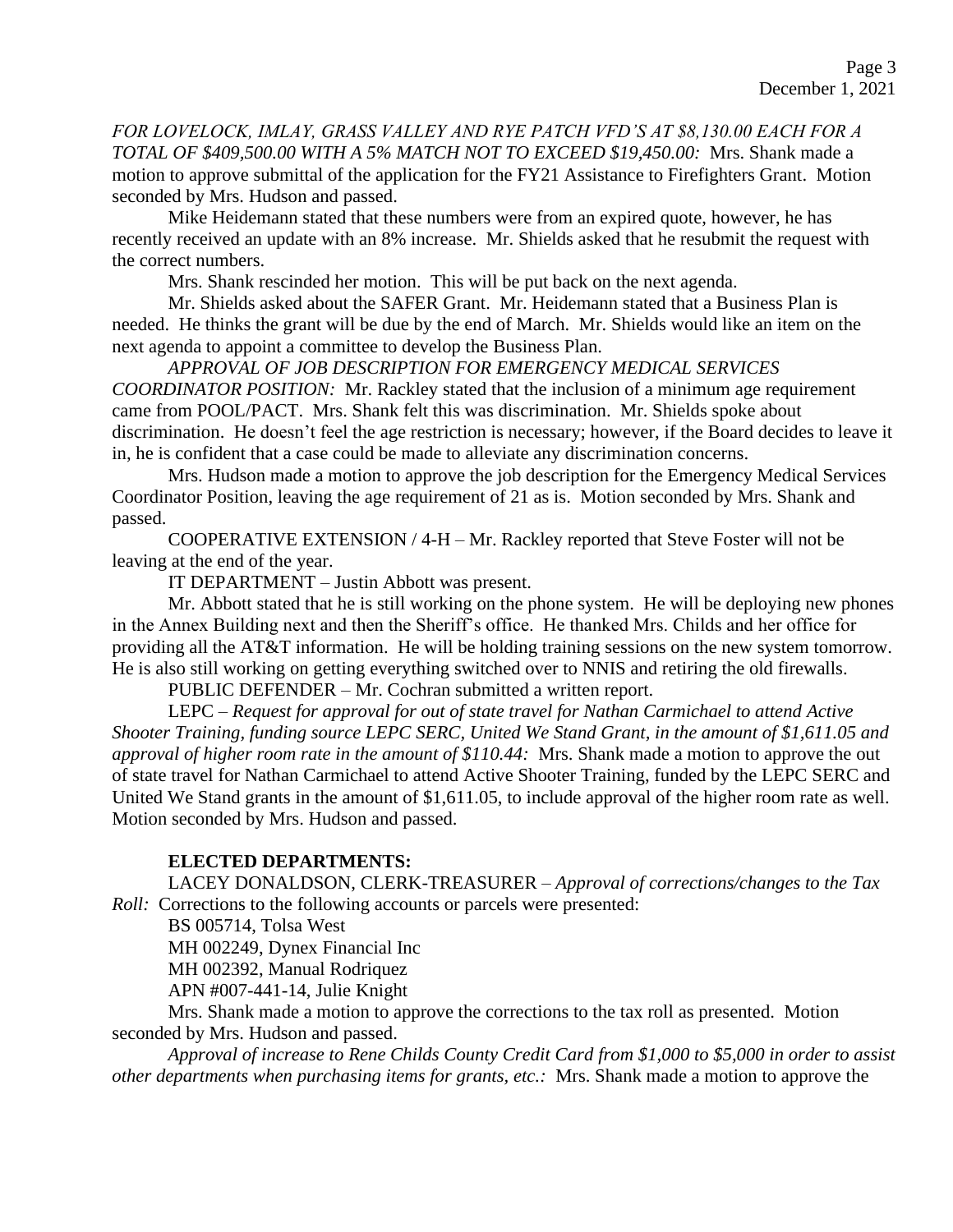request to increase Mrs. Childs' County credit card limit to \$5,000.00. Motion seconded by Mrs. Hudson and passed.

LAUREEN BASSO-CERINI, ASSESSOR – Ms. Basso-Cerini gave Mrs. Wesner a written report. She noted that December  $8<sup>th</sup>$  at 5:00 p.m. is the cut-off for the closing of the Assessment Roll and she will be notifying departments this may affect.

JERRY ALLEN, SHERIFF – Sheriff Allen reported that the Jail is at 54% capacity, with people checking-in to serve time. Two grants he applied for were denied, the Youth Resource Officer (YRO) grant and a grant for computers for their vehicles. He has reached out to see if there is something he could have done differently. In regard to the YRO grant, we are on year 7 of a 5 year program. Sheriff Allen stated that a new hire started in the Jail two weeks ago. Three more deputies are scheduled to come on board the end of December.

*Salary Resolutions for K. Rogers, P. Christensen, S. Thornhill:* Mrs. Hudson made a motion to approve the Salary Resolutions as follows:

K. Rogers, moving from a Deputy I, Range 11, Step 2 to a Deputy II, Range 13, Step 1;

P. Christensen, moving from a Deputy I, Range 11, Step 2, to a Deputy II, Range 13, Step 1; S. Thornhill, moving from a Deputy II, Range 13, Step 9 to a Sergeant, Range 14, Step 10. Motion seconded by Mrs. Shank and passed.

*Approval for \$1,200.00 for Inmate COVID testing, funds from the General Fund:* 

Mrs. Shank made a motion to approve, and use American Recovery funding …. Motion seconded by Mrs. Hudson and passed.

**PRESENTATION BY JOJO MYERS-CAMPOS, DIRECTOR OF BROADBAND BUSINESS DEVELOPMENT AT COMMNET BROADBAND, ON FUTURE BROADBAND PLANS IN LOVELOCK, NV:** Ms. Myers-Campos spoke about her career since leaving OSIT (Office of Science, Innovation & Technology).

After the Planning and Building Department discussion, Ms. Myers-Campos came back before the Board to answer any questions they might have. Mr. Abbott had a list of questions that he asked, which will be attached to the minutes. One of the questions was concerning West Coast Salmon and whether or not CommNet would consider building fiber to their operation. Ms. Myers-Campos stated that she has not spoken to them, but will reach out to assess their needs. The current project will focus on the Grass Valley area and Mr. Abbott asked if the County structures, ie: the Community Center, Fire Department, would be included along with the residences. Ms. Myers-Campos stated that they definitely can be.

Sheriff Allen asked about capacity and if there was an opportunity to rent rack space, etc. Ms. Myers-Campos stated that she would connect Sheriff Allen to the right person.

Ms. Myers-Campos stated that they have to have 40% of households completed by March, 2022. They are currently at 39% and doesn't see any problem in completing milestones.

It was also noted that currently Lovelock is not eligible; however, she would love to do fiber to the homes in Lovelock. Lastly, Mr. Abbott asked what Pershing County can do to help them reach their milestones. Ms. Myers-Campos stated that the partnership is appreciated.

## **PLANNING AND BUILDING DEPARTMENT / IMLAY WATER / PCEU:** James Evans was present.

Mr. Evans gave the Board his end of month reports. The Planning Commission will be meeting tonight to review a Parcel Map. Mr. Evans will be reading meters tomorrow. He is still working with the engineers on the Imlay Water project.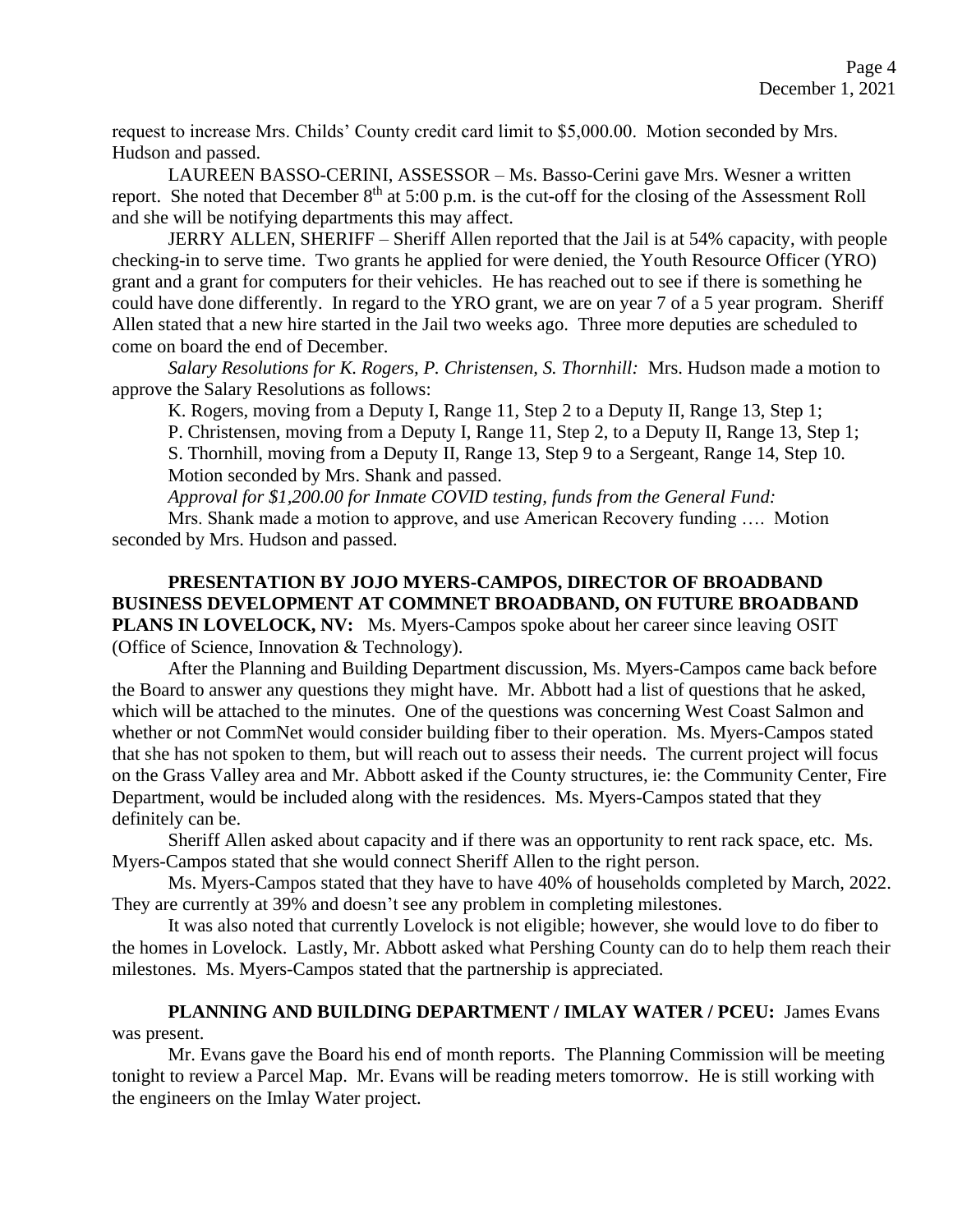APPROVAL TO SEND OUT REQUEST FOR STATEMENT OF QUALIFICATION FOR PROFESSIONAL CONSULTING SERVICES RELATING TO THE DESIGN PROJECT MANAGEMENT OF IMLAY PUBLIC WATER SYSTEM – Mrs. Shank made a motion to approve sending out Requests for Statement of Qualifications for Professional Consulting Services relating to the design project management of the Imlay Water System. Motion seconded by Mr. Rackley and passed.

APPROVAL TO ENGAGE IN THE PRE-APPLICATION PROCESS FOR GRANT OR LOAN FUNDING THROUGH USDA OR THE STATE REVOLVING FUND IN ORDER TO FINANCE THE IMLAY WATER SYSTEM PROJECT – Mrs. Shank made a motion to approve engaging in the pre-application process for grant or loan funding through USDA or the State Revolving Fund in order to finance the Imlay Water System Project. Motion seconded by Mr. Rackley and passed.

Mr. Evans shared with the Board that Stantec has ended Cynthia Albright's employment. She reached out to Mr. Evans and would be more than happy to continue with the Master Plan Amendment.

**PROCLAMATIONS AND AWARDS:** YEARS OF SERVICE CERTIFICATE/PIN FOR JEFF ELERICK, TEN YEARS – Mr. Elerick was not present, but Mr. Hill will present him with his Certificate and Pin.

**DERBY FIELD AIRPORT:** APPROVAL OF THE FAA DISADVANTAGED BUSINESS ENTERPRISE PROGRAM (DBE PROGRAM) AND DEPARTMENT OF TRANSPORTATION DBE PROGRAM (49 CFR PART 26 POLICY STATEMENT) – Mrs. Hudson made a motion to approve the FAA Disadvantaged Business Enterprise Program (DBE) and the Department of Transportation DBE Program. Motion seconded by Mrs. Shank and passed.

**REPORT FROM LEGAL COUNSEL:** Mr. Shields has been collecting information from other entities to do an RFP for Emergency Services.

**REPORT FROM ADMINISTRATIVE ASSISTANT / HR REP:** SALARY RESOLTUION, G. CANALES, SENIOR CENTER – Mrs. Wesner asked that this be moved to the next agenda.

**ITEMS FOR FUTURE AGENDAS:** Mrs. Shank mentioned dates for a Planning Workshop. Mrs. Hudson would like to see the ambulance report numbers for the next meeting as requested.

**SHANNON ERNST, DIRECTOR OF SOCIAL SERVICES, CHURCHILL COUNTY, AND MARENA WORKS, MSN, MPH, RN, UNR CONSULTANT, PUBLIC HEALTH POLICY AND PLANNING:** PRESENTATION ON INVESTIGATING AND POSSIBLY ESTABLISHING A MULTI-COUNTY HEALTH DISTRICT FOR SERVICES THAT ARE CURRENTLY BEING PROVIDED BY DPBH (NEVADA DIVISION OF PUBLIC AND BEHAVIORAL HEALTH); REQUEST FOR A NON-BINDING LETTER OF INTENT FROM PERSHING COUNTY TO EXPLORE A CROSS-JURISDICTIONAL SHARING RELATIONSHIP WITH CHURCHILL COUNTY, UNR MEDICAL OFFICE OF STATEWIDE INITIATIVES (OSI) AND THE DPBH – Ms. Works gave a presentation about Public Health. Churchill County received a little over \$1 million to evaluate establishing a multi-county health district.

Mrs. Hudson made a motion to approve submitting a non-binding Letter of Intent from Pershing County to explore a cross-jurisdictional sharing relationship with Churchill County, UNR Medical Office of Statewide Initiatives and the Division of Public and Behavioral Health. Motion seconded by Mrs. Shank and passed to participate.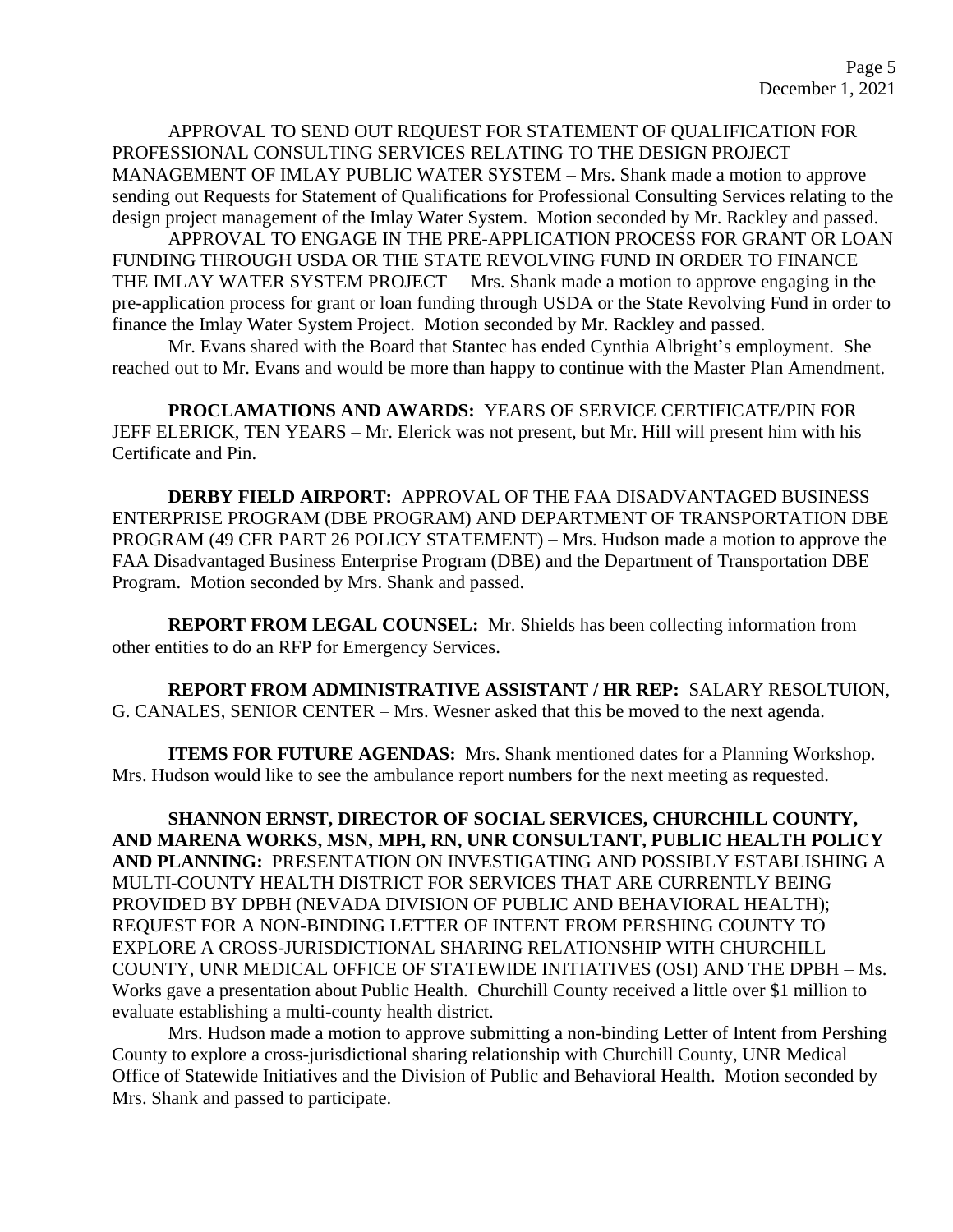Ms. Works will also be at the next Board of Health meeting.

**CORRESPONDENCE:** There was no additional correspondence discussed.

# **PUBLIC HEARING ON POTENTIAL USES OF THE AMERICAN RESCUE PLAN ACT (ARPA) FUNDING; UPDATE FROM EMERGENCY MANAGEMENT RELATING TO COVID-19; LIST OF PROPOSED PROJECTS, PRIORITIZING AND CHANGING/AMENDING THE PROJECTS FOR ALLOCATION OF THE COVID-19 AMERICAN RESCUE PLAN FUNDING FOR PERSHING COUNTY IN THE AMOUNT OF \$1,306,252.00; APPROVAL OF COST FOR GENERATORS AT THE PERSHING COUNTY COMMUNITY CENTER IN THE AMOUNT OF \$127,500, COURTHOUSE \$51,250.00 OR \$45,750.00, ADMINISTRATION BUIDLING \$36,750.00 OR \$32,750.00, AND THE SENIOR CENTER \$42,870.00 OR \$38,870.00 TO BE PAID FROM THE COVID AMERICAN RESCUE PLAN FUNDING:** Mr. Rackley showed an updated spreadsheet of projects he feels are important.

Robert McDougal spoke via Zoom. Mr. McDougal is a current member of the Airport Advisory Board. Without an upgrade to the water infrastructure at the Airport, we will never see any growth. He also sees a safety issue with the lack of water availability. Mr. McDougal also feels the Imlay Water project is important, but if other funding sources are available, they should be looked into.

Mrs. Childs asked for clarification regarding Mr. Rackley's statement regarding the revenue loss recovery. She stated that it is included in the ARPA funding amount, it is not in addition to.

Mrs. Shank and Mrs. Hudson agree that the Imlay water project is the most important. Mrs. Shank added that the cost of the project will require additional funding, so these funds aren't necessarily appropriate.

Mrs. Shank also stated that currently the Road Department takes care of the maintenance of the sewer system at the Industrial Park and Mr. Hill had mentioned it would need some updating.

Mrs. Hudson would like to see the numbers for the Airport water project broken out – pipe, LMWD fees, Road Dept. fees, Farr West fees, etc. Mr. Rackley thought the cost for the Road Department is around \$150,000, and Lovelock Meadows was around the same amount.

Mrs. Shank made a motion to approve allocating \$537,500.00 for the Derby Field Water Line project, not to exceed \$150,000 for the Road Department, \$150,000 for Lovelock Meadows, \$200,000 for the pipe, and \$37,500 for Farr West Engineering; funding for the Imlay Water project, with other funding options researched; going to bid for the Rye Patch Firehouse; Equipment for the Emergency Operations trailer and standby generators; Relooking at the water meters in Imlay to verify the need to replace them; the purchase of a brush truck for the Grass Valley Fire Department; an Incentive Program for the Sheriff's Office, not to exceed \$50,000; additional COVID testing not covered by the courts in the amount of \$3,000; and looking in to any needs the Industrial Park sewer system may have. Motion seconded by Mrs. Hudson and passed.

**BOARD MEMBER REPORTS AND BOARD LIAISON REPORTS:** Mrs. Hudson reported that she participated in the Central Nevada Water Authority meeting. She should be back in town by Friday.

Mrs. Shank attended a Broadband meeting. She also attended the Hospital Board meeting where the requirement for COVID immunizations were discussed and is a real concern. PGH currently has 28 employees who are unvaccinated. The deadline is December 5<sup>th</sup>. Mr. Shields stated that there was an injunction issued yesterday halting the requirement.

Mr. Rackley did not have anything to report.